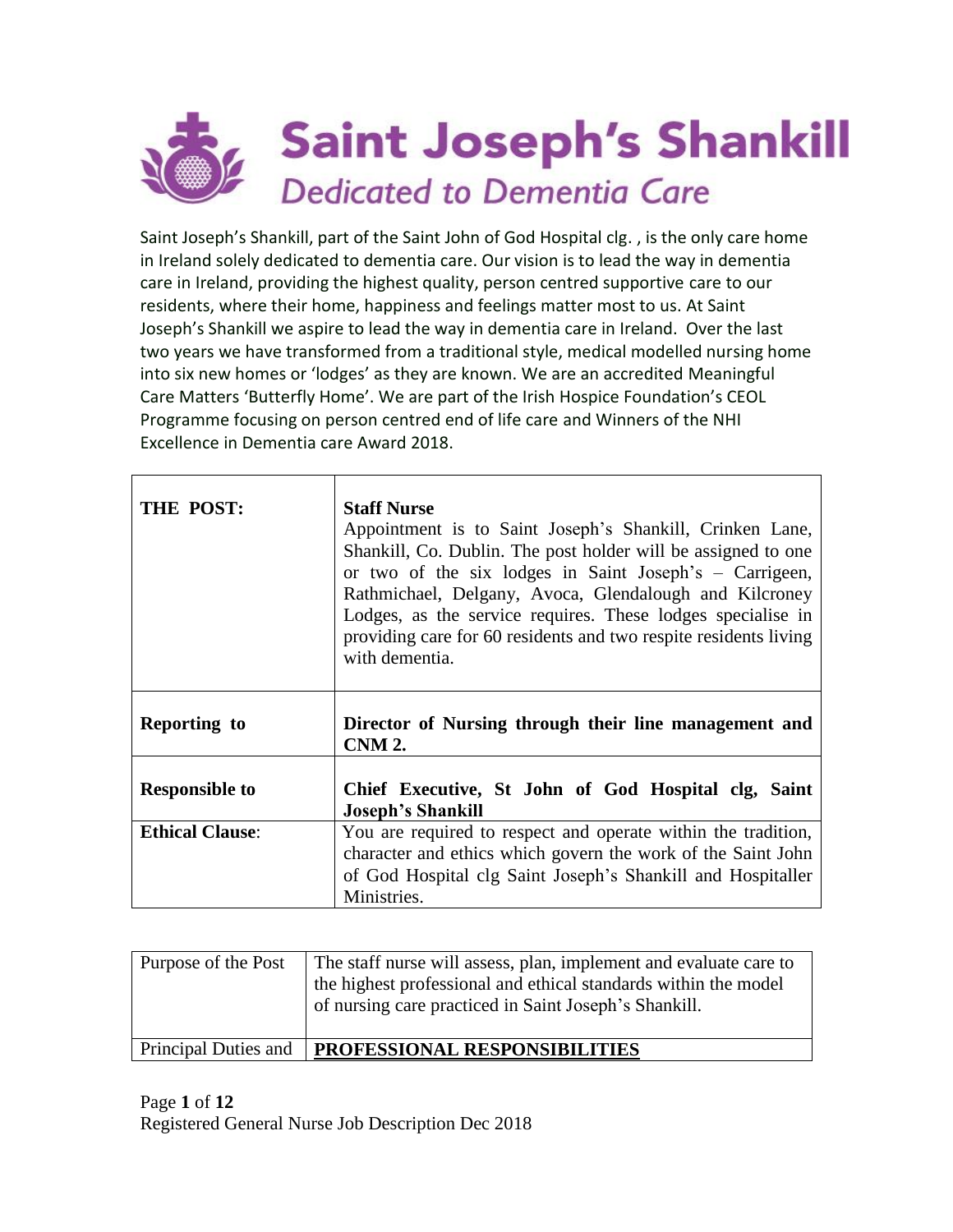| Responsibilities |                                                                                                                                                                                                                                                                                                                                                                                                                                                                           |
|------------------|---------------------------------------------------------------------------------------------------------------------------------------------------------------------------------------------------------------------------------------------------------------------------------------------------------------------------------------------------------------------------------------------------------------------------------------------------------------------------|
|                  | 1. The staff nurse will Practice Nursing according to:                                                                                                                                                                                                                                                                                                                                                                                                                    |
|                  | a) The Professional Code of Practice as laid down by the<br>Nursing and Midwifery Board of Ireland (NMBI)<br>b) Nurses and Midwives Act 2011 (NMBI)<br>c) Professional Clinical Guidelines<br>d) Health Act 2007 (Regulations 2013)<br>National Quality Standards for Residential Care for<br>Older People in Ireland.<br>e) St. John of God Order Policies, Saint Joseph's<br>Shankill Policies and Procedures and best evidenced<br>practice.<br>f) Current legislation |
|                  | 2. Implement the care philosophy, objectives and goals of<br>their unit/department/organisation to deliver appropriate<br>high quality care.                                                                                                                                                                                                                                                                                                                              |
|                  | 3. Be competent to deal with any allegation, suspected or<br>confirmed abuse of any resident in accordance with the<br><b>Safeguarding Vulnerable Adults Policy</b>                                                                                                                                                                                                                                                                                                       |
|                  | 4. Follow appropriate lines of authority within the Nurse<br>Management structure.                                                                                                                                                                                                                                                                                                                                                                                        |
|                  | 5. Participate as an inter-disciplinary team member in all<br>aspects of resident's care.                                                                                                                                                                                                                                                                                                                                                                                 |
|                  | 6. Demonstrate a high degree of motivation and assume<br>responsibility for their own professional development and<br>contribute to the development of others                                                                                                                                                                                                                                                                                                             |
|                  | 7. Promote good interpersonal relationships with residents,<br>their named representative, their family/social network<br>supports and the interdisciplinary care team in<br>accordance with ethical standards.                                                                                                                                                                                                                                                           |
|                  | 8. Demonstrate flexibility by assisting in other areas of the<br>centre as required e.g. Day Care Unit                                                                                                                                                                                                                                                                                                                                                                    |
|                  | 9. Participate in regular performance review with their line<br>manager, identifying key performance objectives and<br>appropriate plans/measures to achieve areas for                                                                                                                                                                                                                                                                                                    |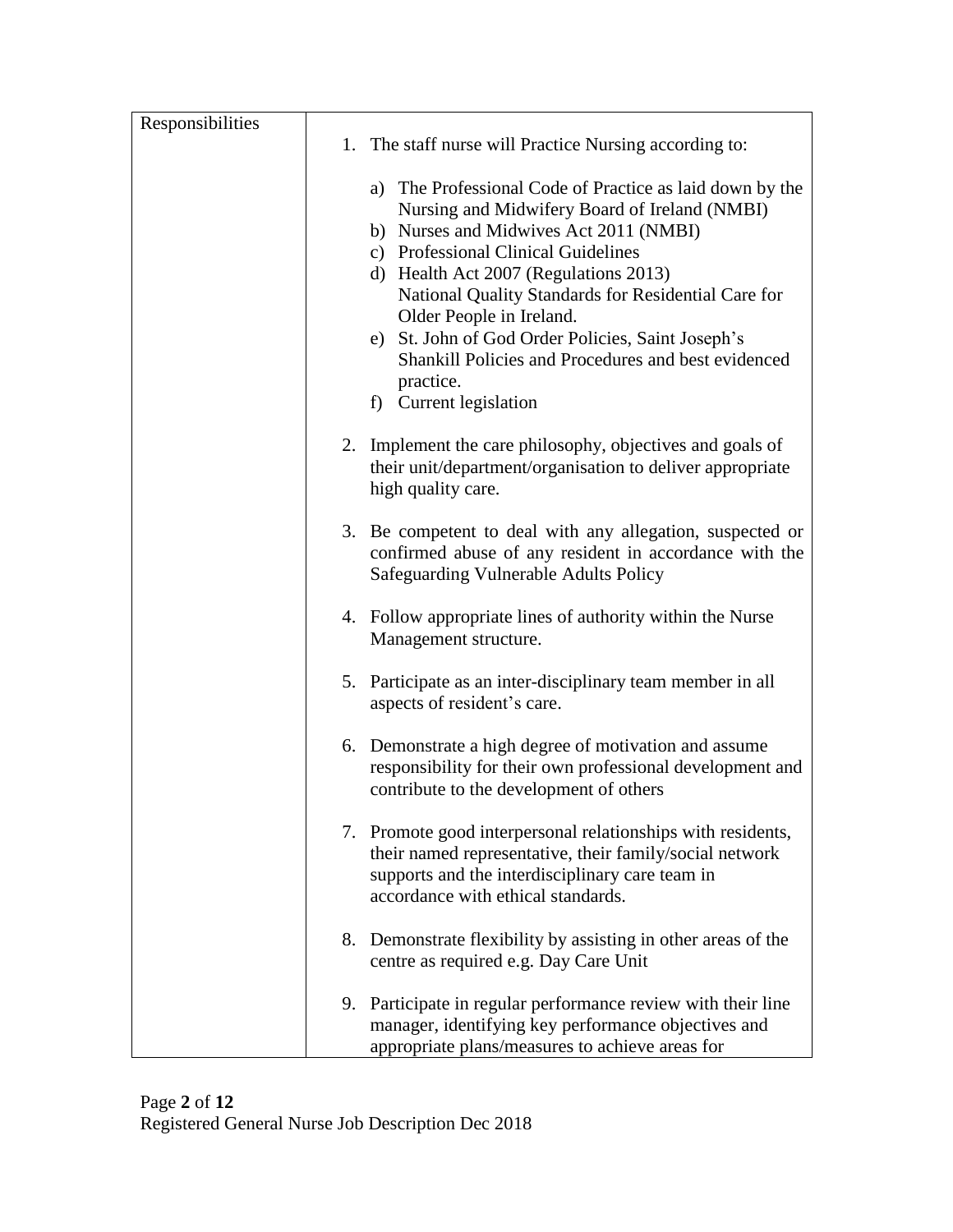| improvement and appropriate plans/measures to achieve<br>them in a supportive environment.                                                                                                                                                                                                                                                                                                                                                                                                                                                                                                                |
|-----------------------------------------------------------------------------------------------------------------------------------------------------------------------------------------------------------------------------------------------------------------------------------------------------------------------------------------------------------------------------------------------------------------------------------------------------------------------------------------------------------------------------------------------------------------------------------------------------------|
| 10. Respect and maintain the privacy, dignity and<br>confidentiality of the residents and their relatives, in<br>relation to all the centres' activities.                                                                                                                                                                                                                                                                                                                                                                                                                                                 |
| 11. Professional Expectations:                                                                                                                                                                                                                                                                                                                                                                                                                                                                                                                                                                            |
| The nurse must comply with the Code of Professional<br>Conduct as laid down by the NMBI. The nursing<br>profession demands a high standard of professional<br>behaviour from its members and each registered nurse is<br>accountable for his or her practice. The nurse must work<br>within his/her scope of practice and must take measures<br>to develop and maintain the competence necessary for<br>professional practice. The nurse must be aware of ethical<br>policies and procedures which pertain to his/her area of<br>practice. Residents' confidentiality must be maintained<br>at all times. |
| <b>CLINICAL RESPONSIBILITIES</b>                                                                                                                                                                                                                                                                                                                                                                                                                                                                                                                                                                          |
| The staff nurse will : -                                                                                                                                                                                                                                                                                                                                                                                                                                                                                                                                                                                  |
| 1. Assess, plan, implement and evaluate individualised<br>residents care within the agreed nursing model.                                                                                                                                                                                                                                                                                                                                                                                                                                                                                                 |
|                                                                                                                                                                                                                                                                                                                                                                                                                                                                                                                                                                                                           |
| 2. Collaborate with the interdisciplinary team in the co-<br>ordination and delivery of residents care.                                                                                                                                                                                                                                                                                                                                                                                                                                                                                                   |
| 3. Be an advocate for the individual residents and for his/her<br>family/named representative.                                                                                                                                                                                                                                                                                                                                                                                                                                                                                                            |
| 4. Ensure that care is carried out in an empathetic and<br>ethical manner and that the dignity of the resident is<br>given proper consideration.                                                                                                                                                                                                                                                                                                                                                                                                                                                          |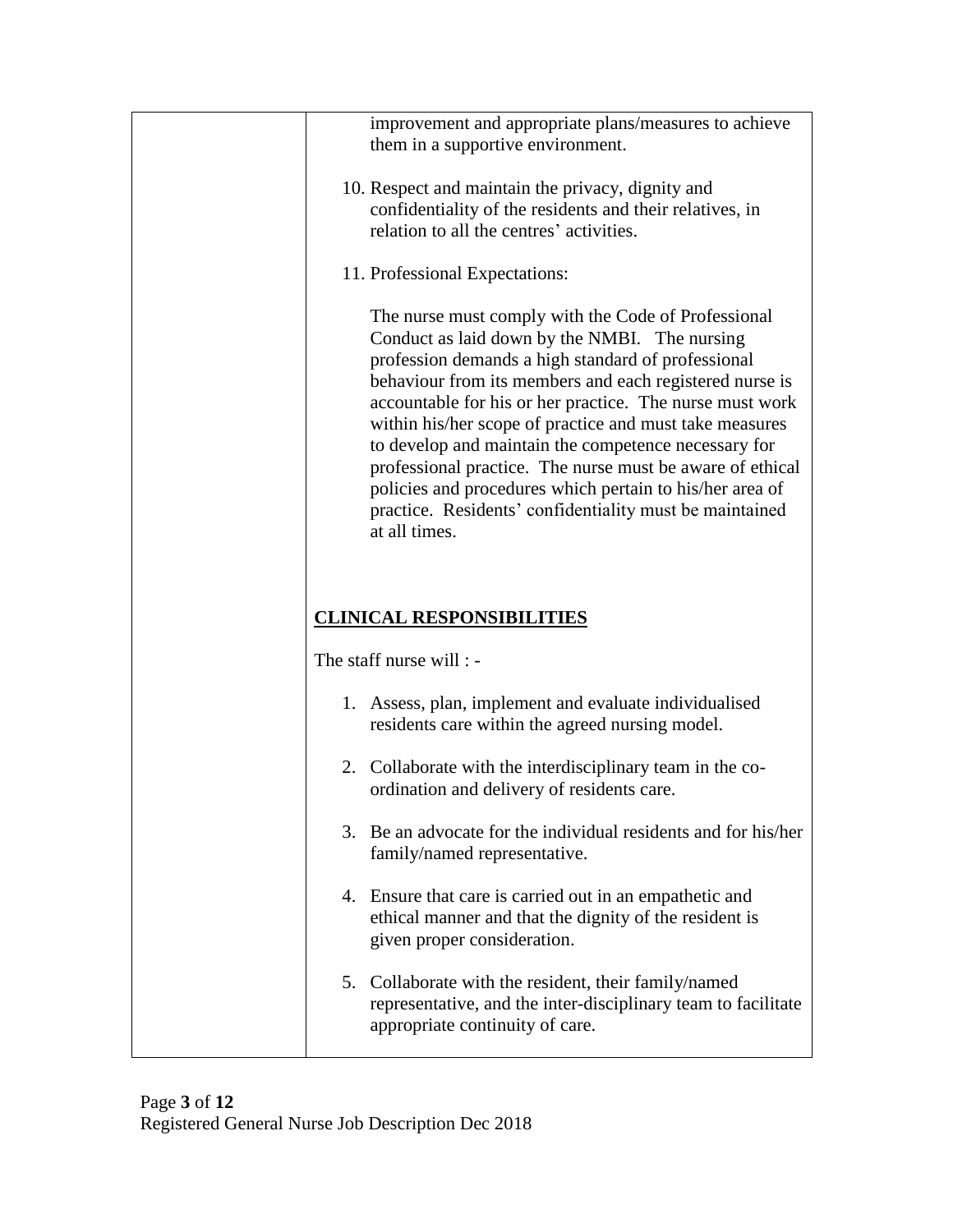| 6. Maintain appropriate and accurate written records and<br>reports regarding residents care in accordance with local<br>guidelines and within current legislative requirements.                                                                                                               |
|------------------------------------------------------------------------------------------------------------------------------------------------------------------------------------------------------------------------------------------------------------------------------------------------|
| 7. Ensure that current legal requirements for the safe<br>administration and storage of medicines are adhered to in<br>accordance with best practice                                                                                                                                           |
| 8. Participate in innovation and change in the approach to<br>residents care delivery, and contribute to service planning<br>process, based on best practice and under the direction of<br>nursing management, particularly in relation to new<br>research findings and advances in treatment. |
| 9. Have a sound knowledge of clinical standards and<br>participate in residents care audits.                                                                                                                                                                                                   |
| 10. Participate in the setting of professional standards.<br>Understand and co-operate with the need to measure and<br>audit the effectiveness of care given in order to provide<br>quality care.                                                                                              |
| 11. Participate in the setting of professional standards.<br>Understand and co-operate with the need to measure and<br>audit the effectiveness of care given.                                                                                                                                  |
| 12. Participate in research programmes and understand the<br>need for evidence-based practice.                                                                                                                                                                                                 |
| 13. Participate in clinical audit and review                                                                                                                                                                                                                                                   |
| <u>ADMINISTRATION /MANAGEMENT</u><br><b>RESPONSIBILITIES</b>                                                                                                                                                                                                                                   |
| The staff nurse will:                                                                                                                                                                                                                                                                          |
| Manage the nursing care for a caseload of residents<br>1.                                                                                                                                                                                                                                      |
| Take management responsibility for the unit when<br>2.<br>required.                                                                                                                                                                                                                            |
| Delegate where appropriate to members of the care team<br>3.                                                                                                                                                                                                                                   |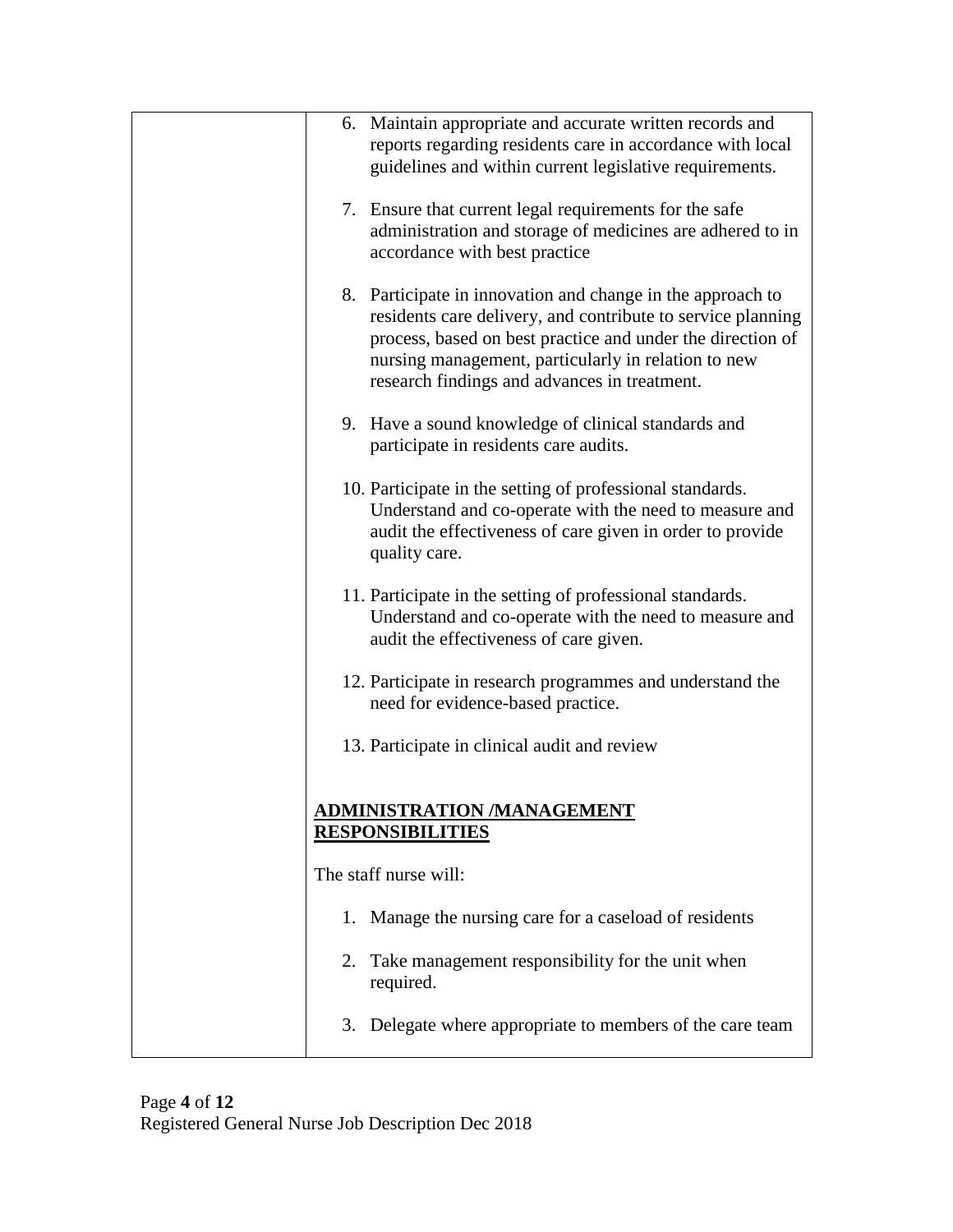|    | 4. Guide and supervise care given by Health Care Assistants<br>(HCA's).                                                                                                                                  |
|----|----------------------------------------------------------------------------------------------------------------------------------------------------------------------------------------------------------|
|    | 5. Ensure that all care given is in line with evidence based<br>practice and local policies, procedures and guidelines.                                                                                  |
|    | 6. Maintain effective interpersonal relationships with<br>residents, their families/named representatives, visitors<br>and colleagues.                                                                   |
|    | 7. Communicate as appropriate with all staff and participate<br>in staff meetings.                                                                                                                       |
|    | 8. Manage the resources provided in an effective and<br>economic manner.                                                                                                                                 |
|    | 9. Co-operate in the rostering of nursing and support staff<br>ensuring appropriate skill mix and optimum use of<br>nursing resources.                                                                   |
|    | 10. Ensure compliance with health and safety and risk<br>management procedures and participate in their<br>development, to comply with the statutory obligations, in<br>conjunction with relevant staff. |
|    | 11. Accurately record and report all complaints to<br>appropriate personnel according to Saint Joseph's<br>Shankill policy.                                                                              |
|    |                                                                                                                                                                                                          |
|    | <b>EDUCATIONAL RESPONSIBILITIES</b>                                                                                                                                                                      |
|    | The staff nurse will: -                                                                                                                                                                                  |
|    | 1. Develop teaching skills and participate in the planning<br>and implementation of orientation and teaching<br>programmes for all nurses and health care staff                                          |
|    | 2. Act as a Mentor, Preceptor or clinical assessor for staff<br>and support staff in the clinical arena.                                                                                                 |
| 3. | Contribute to the identification of training needs pertinent<br>to the clinical area.                                                                                                                    |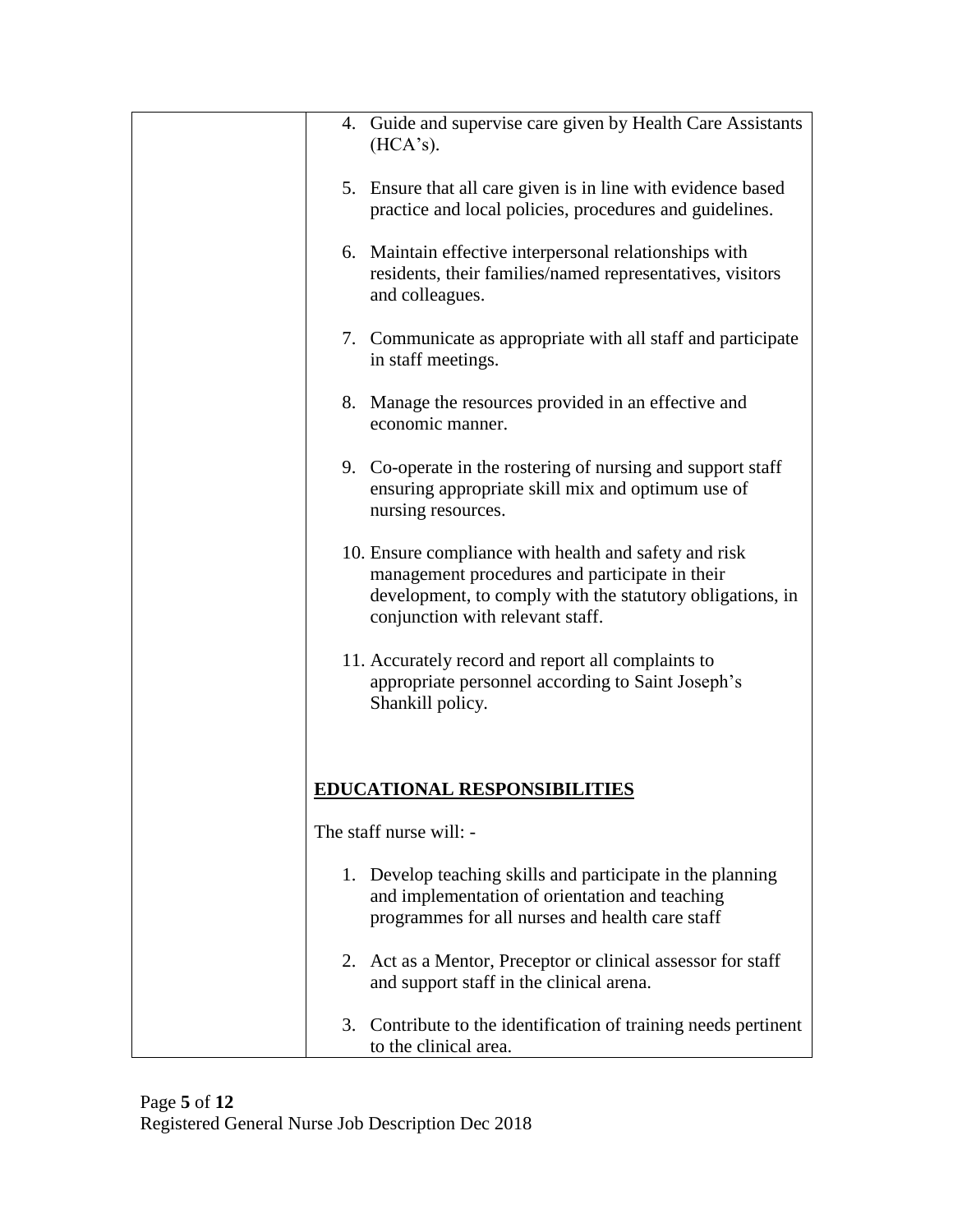|                                                                | 4. Identify and contribute to the continual enhancement of<br>learning opportunities in the clinical area.                                                                                                                                          |
|----------------------------------------------------------------|-----------------------------------------------------------------------------------------------------------------------------------------------------------------------------------------------------------------------------------------------------|
|                                                                | 5. Participate in the clinical/workplace induction of all new<br>nursing and support staff.                                                                                                                                                         |
|                                                                | 6. Develop leadership ability in order to act as an effective<br>role model.                                                                                                                                                                        |
|                                                                | 7. Take responsibility for own learning and development<br>needs and actively contribute to the learning and<br>development of the interdisciplinary team.                                                                                          |
|                                                                | 8. Provide education and information to residents/family<br>named representative as required.                                                                                                                                                       |
|                                                                | THIS JOB DESCRIPTION IS A GUIDE TO THE GENERAL<br>RANGE OF DUTIES AND IS NOT INTENDED TO BE EITHER<br>RESTRICTIVE OR DEFINITIVE. IT WILL BE SUBJECT TO<br>PERIODIC REVIEW WITH THE EMPLOYEE CONCERNED.                                              |
| Eligibility Criteria<br>Qualifications and/                    | Candidates must, on the latest date for receiving completed<br>application forms:                                                                                                                                                                   |
| or experience                                                  | $\triangleright$ Be registered in the General Division of the Register of<br>Nurses kept by the NMBI or be entitled to be so<br>registered                                                                                                          |
|                                                                | $\triangleright$ Have the clinical and administrative capacity to properly<br>discharge the functions of the role                                                                                                                                   |
| Skills,<br>competencies,<br>qualifications and/or<br>knowledge | The staff nurse will practice nursing care safely and effectively,<br>fulfilling her/his professional responsibility within her/his scope<br>of practice. The following skills, competencies and professional<br>knowledge are central to the role: |
|                                                                | Clinical/ Professional Knowledge:                                                                                                                                                                                                                   |
|                                                                | The staff nurse will;                                                                                                                                                                                                                               |
|                                                                | $\triangleright$ Practice in accordance with legislation affecting nursing<br>practice<br>$\triangleright$ Practice within the limits of own competence and take                                                                                    |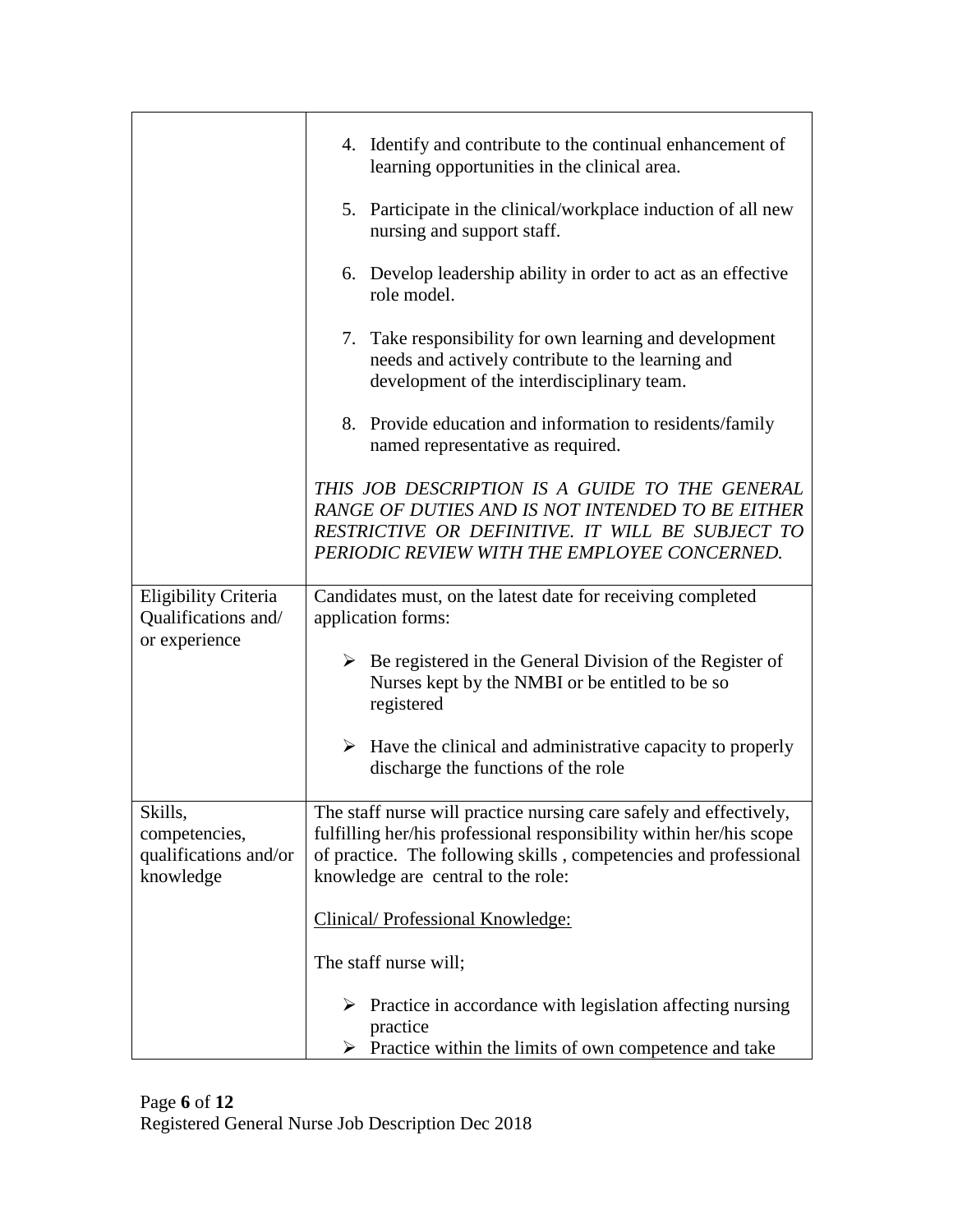|     | measures to develop own competence<br>$\triangleright$ Conduct a systematic holistic assessment of resident's<br>needs based on nursing theory and evidence based<br>practice<br>$\triangleright$ Plan in consultation with the resident/family/named<br>representative taking into consideration therapeutic<br>regimes of all the healthcare team. Implement planned<br>nursing care / interventions to achieve the identified<br>outcomes<br>$\triangleright$ Evaluate residents progress towards expected outcomes<br>and review plans in accordance with evaluation data and<br>in consultation with the residents/family/named<br>representative                                                                                                                          |
|-----|---------------------------------------------------------------------------------------------------------------------------------------------------------------------------------------------------------------------------------------------------------------------------------------------------------------------------------------------------------------------------------------------------------------------------------------------------------------------------------------------------------------------------------------------------------------------------------------------------------------------------------------------------------------------------------------------------------------------------------------------------------------------------------|
|     | <b>Interpersonal and Communication Skills</b>                                                                                                                                                                                                                                                                                                                                                                                                                                                                                                                                                                                                                                                                                                                                   |
|     | $\triangleright$ The staff nurse will demonstrate the following skills;<br>$\triangleright$ The ability to communicate effectively with others<br>$\triangleright$ The ability to establish and maintain good working<br>relationships with others (e.g. residents / groups /<br>communities)<br>$\triangleright$ The ability to effectively collaborate with others in the<br>healthcare team<br>$\triangleright$ The ability to deliver / ensure the delivery of care in an<br>empathetic and ethical manner<br>$\triangleright$ The ability to maintain composure in difficult situations<br>$\triangleright$ The ability to act as a trainer / mentor to others<br>$\triangleright$ The ability to present written material in a clear, concise<br>and comprehensive manner |
|     | Organisational and Management of Care                                                                                                                                                                                                                                                                                                                                                                                                                                                                                                                                                                                                                                                                                                                                           |
| m1. | The staff nurse will demonstrate the following skills;                                                                                                                                                                                                                                                                                                                                                                                                                                                                                                                                                                                                                                                                                                                          |
|     | $\triangleright$ The ability to plan and organise resources and nursing                                                                                                                                                                                                                                                                                                                                                                                                                                                                                                                                                                                                                                                                                                         |
|     | care in their area of responsibility                                                                                                                                                                                                                                                                                                                                                                                                                                                                                                                                                                                                                                                                                                                                            |
|     | $\triangleright$ The ability to delegate to other nurses activities                                                                                                                                                                                                                                                                                                                                                                                                                                                                                                                                                                                                                                                                                                             |
|     | commiserate with their competence and within their                                                                                                                                                                                                                                                                                                                                                                                                                                                                                                                                                                                                                                                                                                                              |
|     | scope of professional practice                                                                                                                                                                                                                                                                                                                                                                                                                                                                                                                                                                                                                                                                                                                                                  |
|     | $\triangleright$ The ability to be flexible in their approach to work and                                                                                                                                                                                                                                                                                                                                                                                                                                                                                                                                                                                                                                                                                                       |
|     | the ability to adapt to situations as they arise                                                                                                                                                                                                                                                                                                                                                                                                                                                                                                                                                                                                                                                                                                                                |
|     | $\triangleright$ The ability to demonstrate discretion in the decision<br>making process regarding residents care                                                                                                                                                                                                                                                                                                                                                                                                                                                                                                                                                                                                                                                               |
| ➤   | A problem solving approach to care, utilising critical                                                                                                                                                                                                                                                                                                                                                                                                                                                                                                                                                                                                                                                                                                                          |
|     |                                                                                                                                                                                                                                                                                                                                                                                                                                                                                                                                                                                                                                                                                                                                                                                 |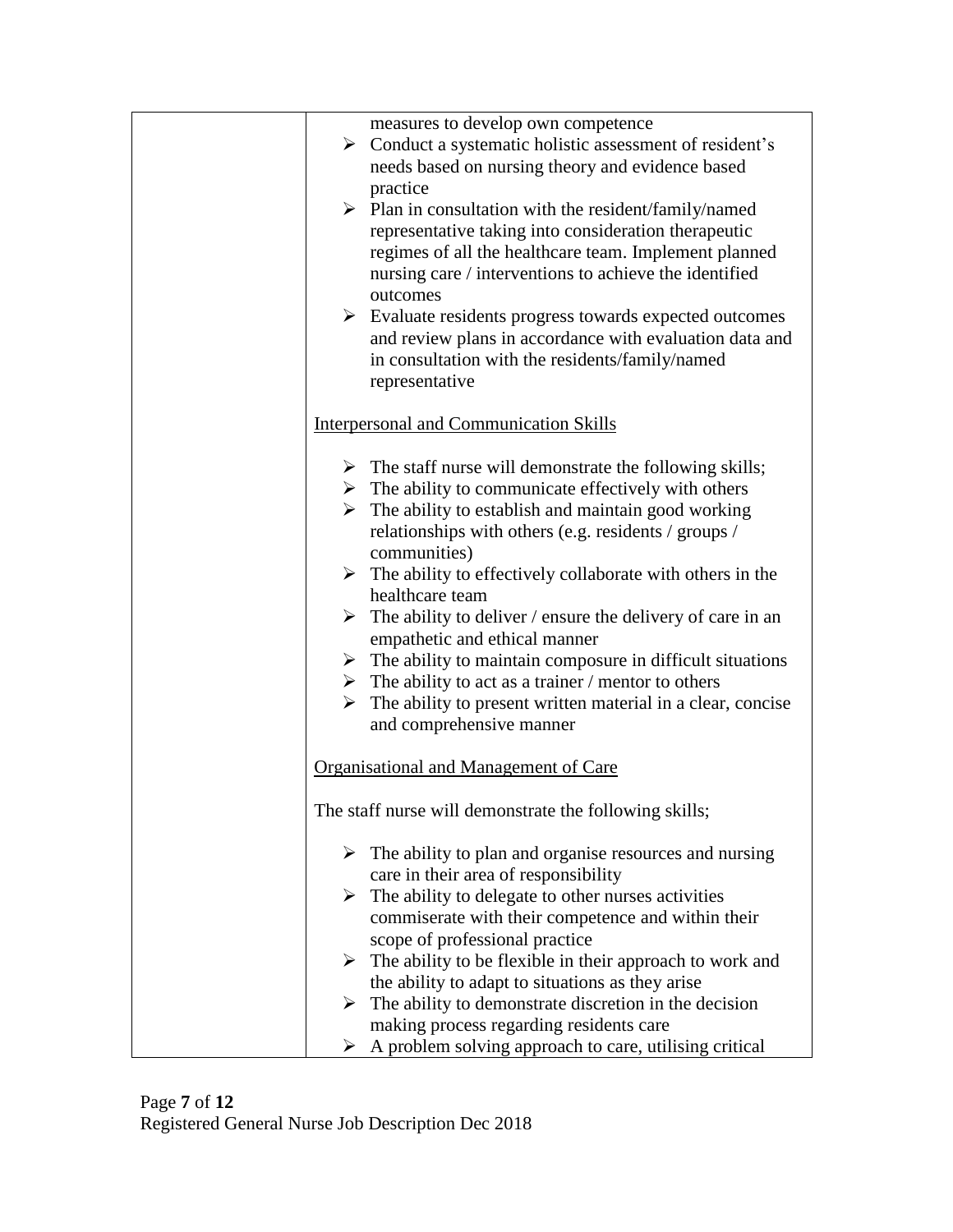| thinking<br>$\triangleright$ A willingness to accept responsibility for an assigned<br>area, when required                                 |
|--------------------------------------------------------------------------------------------------------------------------------------------|
| $\triangleright$ A quality focus in their approach to work<br>$\triangleright$ The ability to be self motivated, and to use own initiative |

| Shortlisting | Shortlisting may be carried out on the basis of information<br>supplied in your application form.                                                                                                                                                                                                     |
|--------------|-------------------------------------------------------------------------------------------------------------------------------------------------------------------------------------------------------------------------------------------------------------------------------------------------------|
|              | The criteria for short listing are based on the requirements of the<br>post as outlined in the post specific requirements duties and<br>skills, competencies and/ or knowledge section of this job<br>specification and the information supplied in the competency<br>based application form if used. |
|              | Therefore it is very important that you think about your<br>experience in light of those requirements. Failure to include<br>information regarding these requirements may result in you not<br>being called forward to the next stage of the selection process                                        |

Be familiar with and adhere to the current code of ethics for nurses in Ireland.

Adhere to Saint Joseph's Shankill policy on attendance, punctuality and regulations regarding sick leave.

The extent and speed of change in the delivery of health care is such that adaptability is essential in this position. The incumbent will be required to maintain and enhance their professional knowledge, skills and attitudes necessary to respond to a changing situation.

Saint Joseph's Shankill has a strong commitment to volunteering. Volunteering is a two-way process which benefits volunteers and the organisation. The volunteer team make moments matter for the people in our care and complements the care provided by our dedicated staff. Your role will involve engaging with and supporting our volunteer team.

## **PERSON SPECIFICATION**

Staff Nurse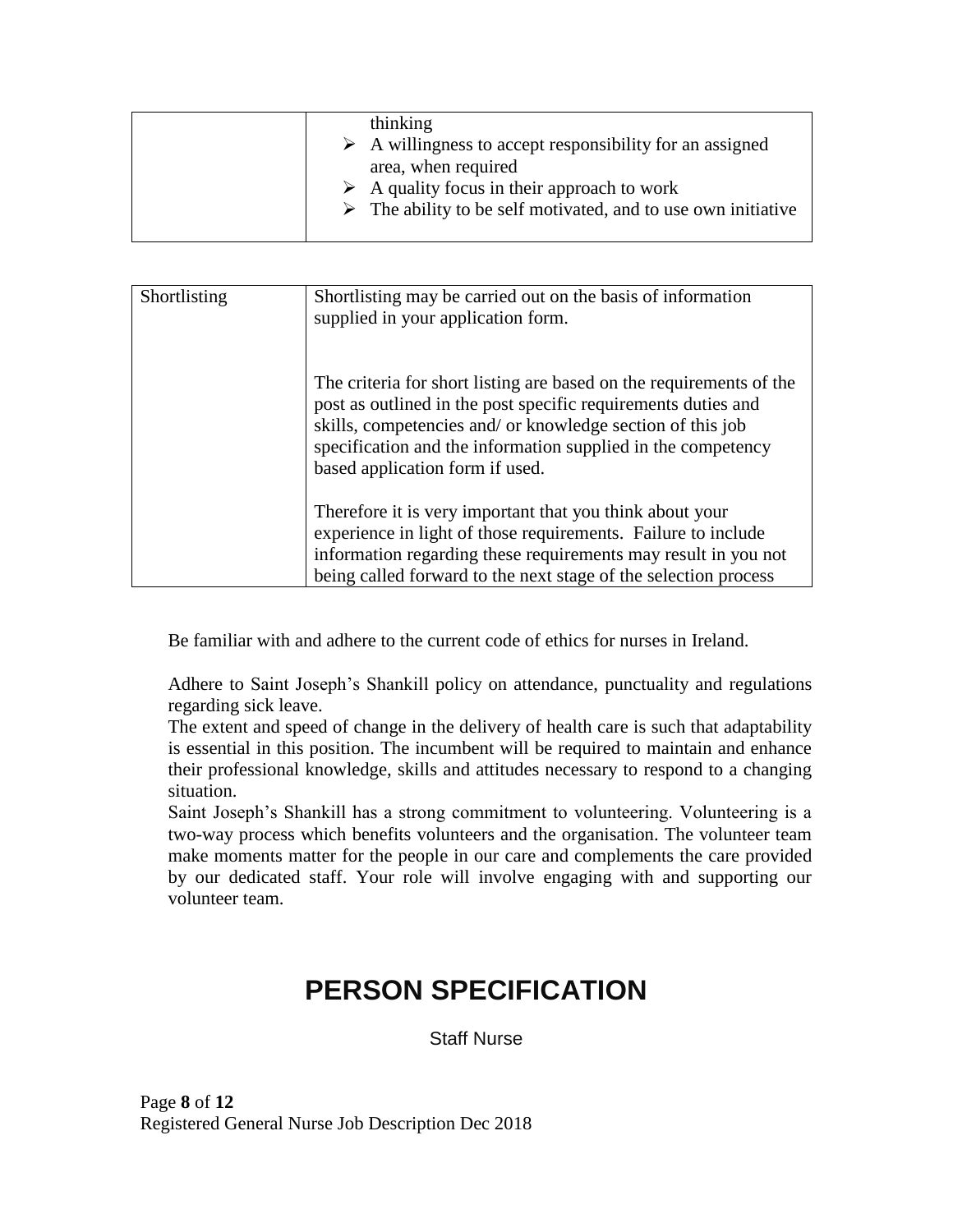| <b>Qualifications</b> - Essential | Evidence of current registration on the General                                                                                                                                                                                                                                                                                                                                                                                                                                                                                                                                                                                                                                                                                                                                                                                                                                                                                                                                                                                                                                                                                                            |  |
|-----------------------------------|------------------------------------------------------------------------------------------------------------------------------------------------------------------------------------------------------------------------------------------------------------------------------------------------------------------------------------------------------------------------------------------------------------------------------------------------------------------------------------------------------------------------------------------------------------------------------------------------------------------------------------------------------------------------------------------------------------------------------------------------------------------------------------------------------------------------------------------------------------------------------------------------------------------------------------------------------------------------------------------------------------------------------------------------------------------------------------------------------------------------------------------------------------|--|
|                                   | division of the register maintained by NMBI                                                                                                                                                                                                                                                                                                                                                                                                                                                                                                                                                                                                                                                                                                                                                                                                                                                                                                                                                                                                                                                                                                                |  |
| <b>Personal Competencies</b>      | High capacity for responsibility<br>$\bullet$<br>Team player.<br>Ability to lead the change process, from<br>$\bullet$<br>problem recognition to change<br>implementation and evaluation.<br>Ability to co-ordinate and motivate self and<br>$\bullet$<br>others in service delivery.<br>Ability to form effective interpersonal<br>٠<br>relationships which are sensitive to the<br>diversity of personnel with whom you<br>work.<br>Ability to provide residents with both group<br>٠<br>and individualized nursing care.<br>Ability to represent and negotiate on behalf<br>$\bullet$<br>of the team.<br>Well organised with effective time<br>٠<br>management skills.<br>Demonstrates initiative.<br>$\bullet$<br>All posts in Saint Josephs Shankill require a<br>$\bullet$<br>high level of flexibility to ensure the<br>delivery of an effective and efficient<br>service. Therefore, the post holder will be<br>required to demonstrate flexibility as and<br>when required.<br>Good computer skills including use of<br>electronic patient records, databases word,<br>PowerPoint and excel.<br>Experience in a healthcare / hospital<br>setting. |  |
| Health                            | A candidate for and any person holding this<br>office must undergo medical examination<br>and be free from any defect or disease<br>which would render him/her unsuitable to<br>hold the office and be in a state of health as<br>would indicate a reasonable prospect of<br>ability to attend regular and efficient<br>service.                                                                                                                                                                                                                                                                                                                                                                                                                                                                                                                                                                                                                                                                                                                                                                                                                           |  |
| Character                         | A candidate or any person holding this<br>$\bullet$<br>office must be of good character. Garda                                                                                                                                                                                                                                                                                                                                                                                                                                                                                                                                                                                                                                                                                                                                                                                                                                                                                                                                                                                                                                                             |  |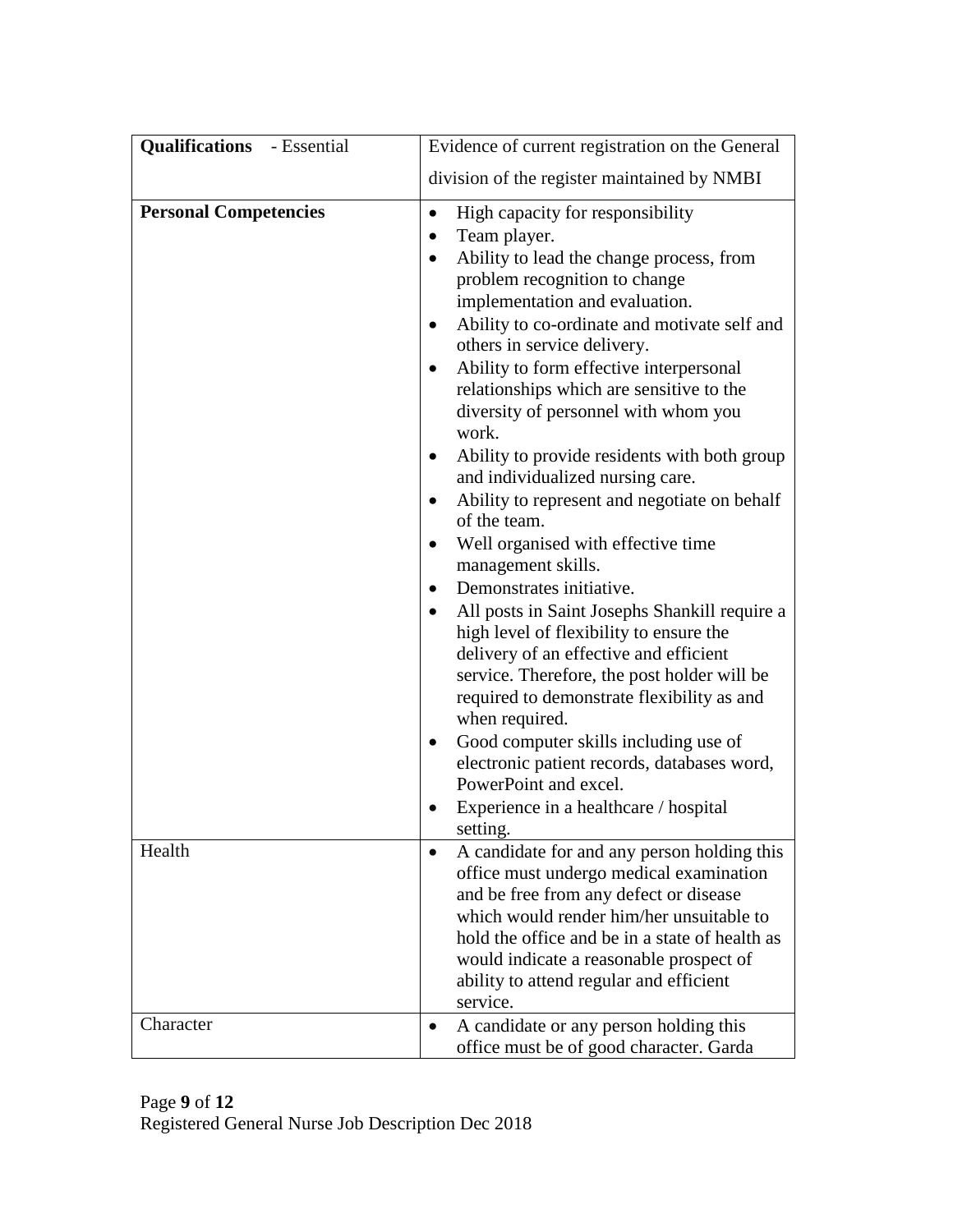## **CONDITIONS OF EMPLOYMENT**

| Post Title            | <b>Staff Nurse</b>                                                                                                                                                                                                                                                                                                                                                                             |
|-----------------------|------------------------------------------------------------------------------------------------------------------------------------------------------------------------------------------------------------------------------------------------------------------------------------------------------------------------------------------------------------------------------------------------|
| <b>Salary Scale</b>   | General Staff Nurse                                                                                                                                                                                                                                                                                                                                                                            |
| Nature of Appointment | Fulltime / Part Time / Relief                                                                                                                                                                                                                                                                                                                                                                  |
| Working Week          | Appointment is made to the Nursing<br>Department and the working week will<br>Be 39 hours pro rata with working<br>Hours dependant on the service or<br>duties you are assigned to.                                                                                                                                                                                                            |
| Holidays:             | The Order's holiday year runs from<br>$\bullet$<br>1st January to 31st December and<br>the annual leave allowance is 24<br>Days. Public holidays will be granted<br>in accordance with the provisions of<br>the Organization of Working Time<br>Act, 1977.                                                                                                                                     |
| Superannuation        | The person employed will be required<br>to join the appropriate pension scheme.                                                                                                                                                                                                                                                                                                                |
| General               | The Centre / Order will not be liable<br>$\bullet$<br>for any expenses incurred by<br>candidates in connection with<br>interview etc., or in relation to<br>employment in this position.<br>Adhere to policy on attendance,<br>$\bullet$<br>punctuality and regulations regarding<br>sick leave.<br>Adhere to the recommended Dress<br>$\bullet$<br>Code and Uniform Standards.                |
| Confidentiality       | The staff nurse will have access to<br>٠<br>information concerning the medical<br>or personal affairs of staff and/or<br>residents / clients or other<br>Centre / Service business. Such<br>records and information are strictly<br>confidential and unless acting on the<br>instruction of an authorized person,<br>on no account must information<br>concerning staff or patients/clients or |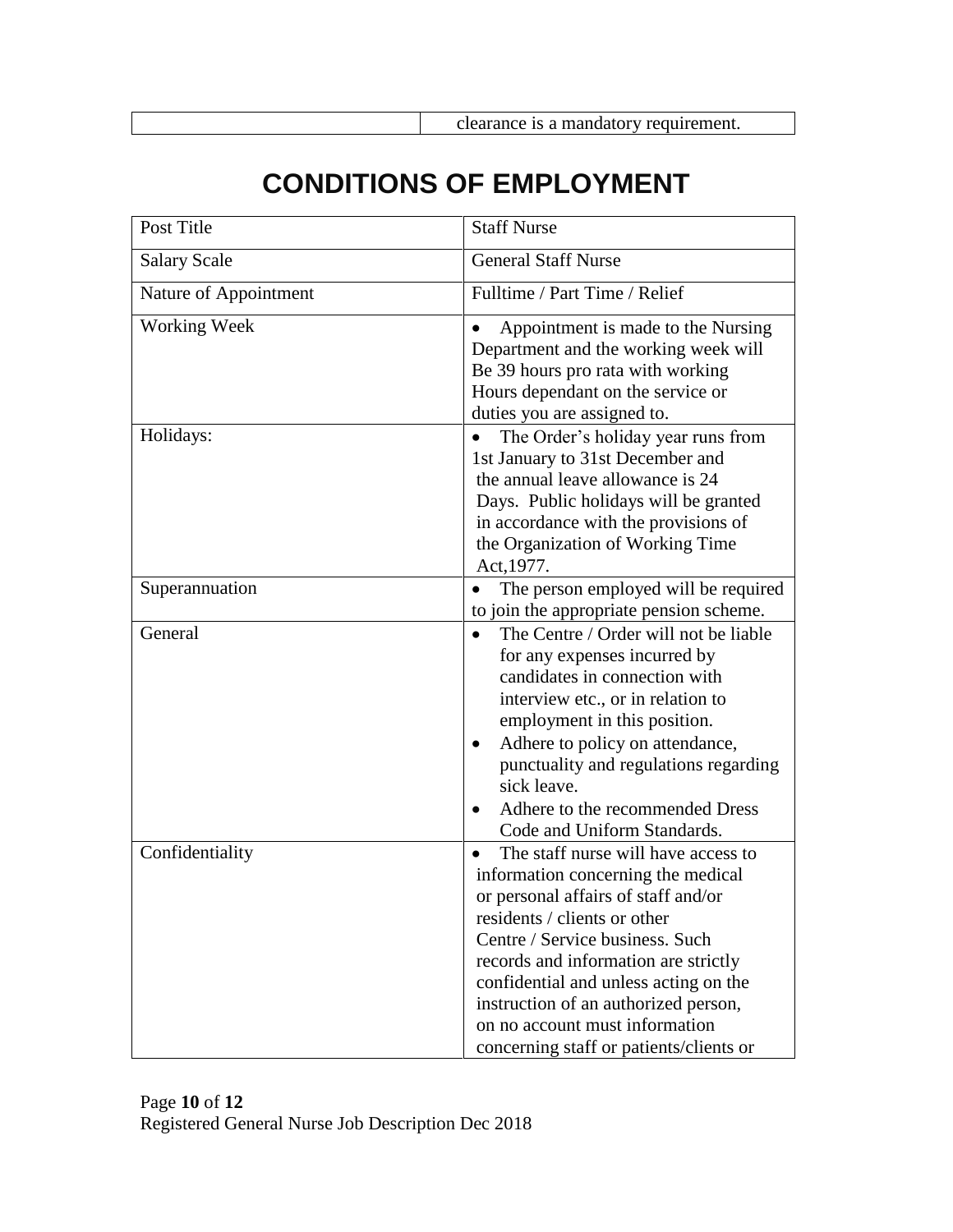|                        | other Hospital/service business be<br>divulged or discussed except in the<br>performance of normal duty. In<br>addition, records may never be left in<br>such a manner that unauthorized<br>persons can obtain access to them<br>and must be kept in safe custody                                                                                         |
|------------------------|-----------------------------------------------------------------------------------------------------------------------------------------------------------------------------------------------------------------------------------------------------------------------------------------------------------------------------------------------------------|
|                        | when no longer required.                                                                                                                                                                                                                                                                                                                                  |
| <b>Ethical Clause:</b> | You are required to respect and<br>operate within the tradition, character<br>and ethics which govern the work of the<br>Saint Josephs Centre and Hospitaller<br>Services.                                                                                                                                                                                |
| Health & Safety:       | It shall be the duty of every<br>employee, while at work, to take<br>reasonable care for his/her own<br>safety, health and welfare and to<br>report to his/her immediate<br>supervisor, without unreasonable<br>delay, any defects in equipment or<br>system of work which might<br>endanger safety, health or welfare, of<br>which he/she becomes aware. |
| Probation              | A period of probation, appropriate to the<br>appointment, will apply.                                                                                                                                                                                                                                                                                     |
| Other Working          | Those being considered for posts and<br>those already employed are required to<br>confirm if they are employed in any way<br>outside of their Saint Josephs Centre<br>contract and to secure the approval of the<br>CEO for any additional working. Details<br>of both the number of weekly hours and<br>the nature of employment will be<br>required.    |